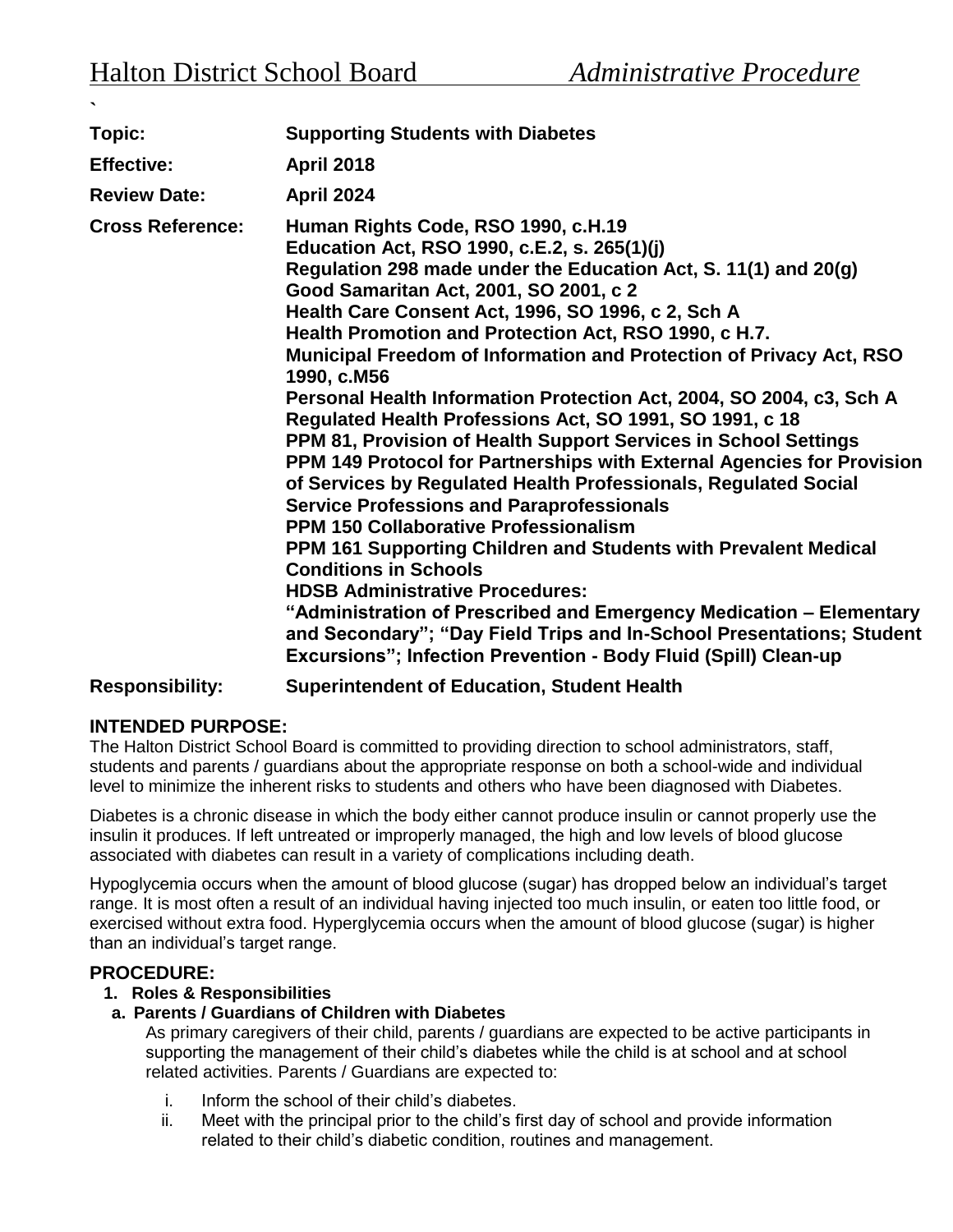- iii. Participate in the co-creation, review and updating of the Diabetes Plan of Care and other required forms within the first 30 days of each school year, upon registration, and following any changes or new diagnosis.
- iv. Encourage their child to wear a medical alert identification.
- v. Teach their child to understand the causes, identification, prevention and management of low/high blood sugar as appropriate to his/her age or cognitive ability, including to recognize and act on the first symptoms of low blood sugar, and to communicate clearly to adults/those in authority that he or she has diabetes and when feeling the onset of symptoms or a general feeling of "unwellness";
- vi. Supply their child and/or the school with sufficient quantities of supplies for their Diabetes Management Kits (e.g., blood glucose monitoring items, insulin injections, oral glucose, juice), as directed by their health care practitioner and as outlined in the Plan of Care, and replenish as necessary, tracking use and expiration dates
- vii. Seek medical advice from a medical doctor, nurse practitioner or pharmacist to contribute to the Diabetes Plan of Care, as appropriate, and to set goals for self-management.
- viii. Educate their child about diabetes, their Diabetes Plan of Care, and support them to reach their full potential for self-management and self-advocacy.
- ix. Immediately inform school administration regarding any changes to their child's health, lifestyle, diabetes procedures, management, and emergency contact information, and confirm for the Principal no less than annually if their child's medical status is unchanged.

#### **b. Students with Diabetes**

Depending on their cognitive, emotional, social and physical stage of development, and their capacity for self-management, students shall actively support the development and implementation of their Diabetes Plan of Care. Students are expected to:

- i. Carry out daily routine self-management of their diabetes to their full potential, as described in their Diabetes Plan of Care.
- ii. Carry on their person or have readily accessible at all times their Diabetes Management Kit.
- iii. Wear their medical alert identification at all times.
- iv. Set goals for increased self-management, in conjunction with parents / guardians and health care professionals.
- v. Participate in the development and review of their Diabetes Plan of Care to promote an understanding of the plan and develop their potential for self-advocacy and selfmanagement.
- vi. Promptly inform an adult that they have diabetes as soon as symptoms of hyperglycemia or hypoglycemia appear, when experiencing a general feeling of unwellness, or any challenges they may be facing related to diabetes;
- vii. As appropriate, take responsibility for advocating for their personal safety and well-being.
- viii. If possible, inform school staff and/or peers if there is a medical emergency.

## **c. School Staff**

School staff play a key role in supporting the student's safe, accepting, and healthy learning environment, and allowing students to participate in school to their fullest potential. School staff will:

- i. Review and implement the Diabetes Plan of Care for any student with whom they have direct contact.
- ii. Support a student's daily or routine management of their condition, and respond to medical emergencies that occur during school, in accordance with Board policies and procedures.
- iii. Meet with the student and parents / guardians within the first 30 days of school to review the Diabetes Plan of Care, gather information about the individual student's ability to manage their diabetes, and receive student-specific training for those on the School Care Team, as required by the Board.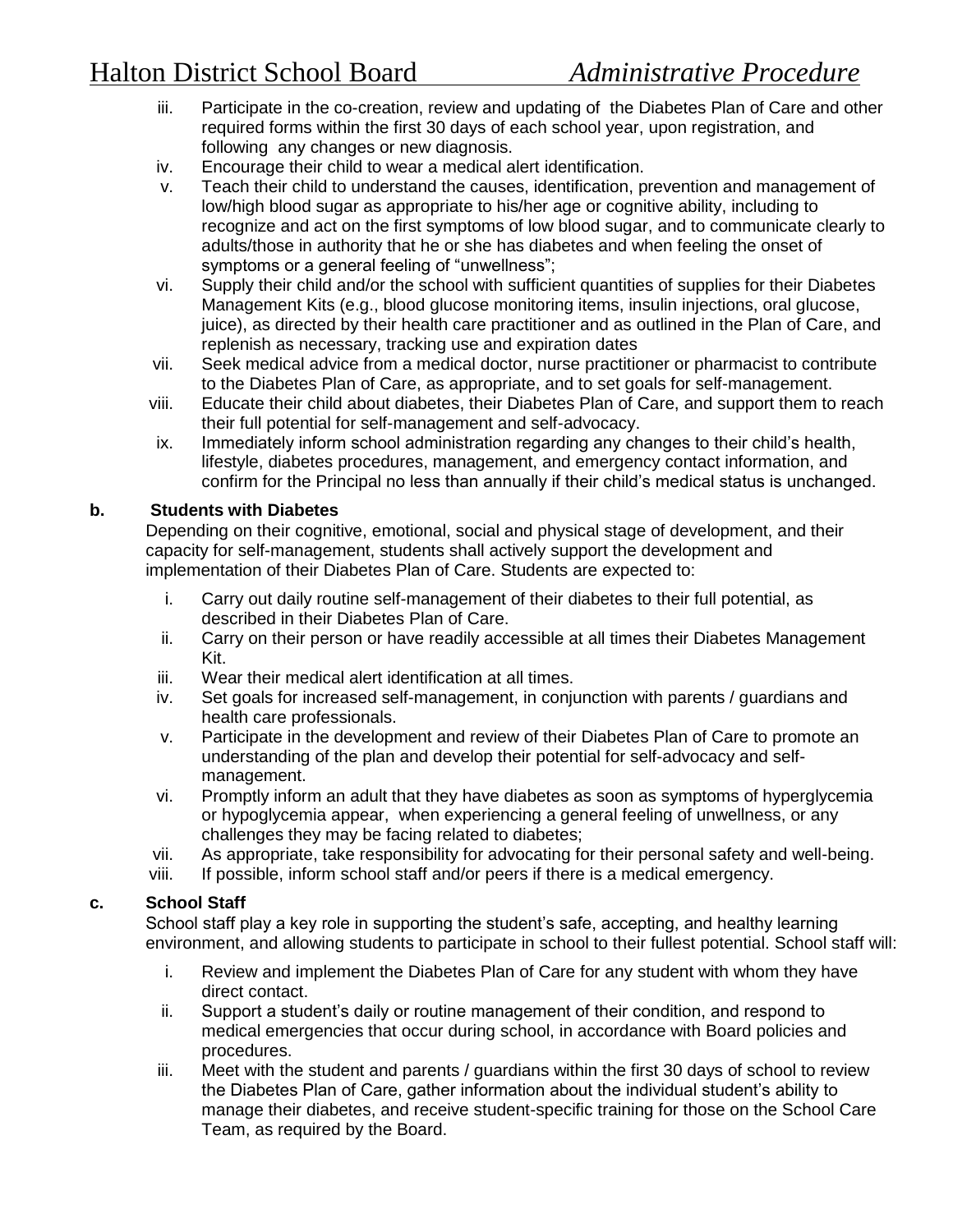- iv. Participate in training on diabetes, annually and as otherwise required by the school board.
- v. Share information on a student's signs and symptoms of a diabetic emergency with classmates and volunteers, as outlined in the Diabetes Plan of Care and authorized by the parent.
- vi. Inform occasional staff of the students with diabetes through the online absence reporting portal and the absent educator's supply plans. and ensure that the Plan of Care is available and in an organized, prominent and accessible format for occasional teachers and occasional support staff, as authorized by a parent/guardian.
- vii. Support inclusion by allowing students with diabetes to perform daily or routine management activities in a school location (e.g., classroom), as outlined in their Diabetes Plan of Care, while being aware of confidentiality and the dignity of the student.
- viii. Ensure the student's Diabetes Plan of Care is carried and followed, along with required materials (e.g., Diabetes Management Kit), on school trips, excursions, co-curricular, and co-operative education placements.
- ix. Support a student's inclusion by allowing them to perform daily or routine management activities in a school location, as outlined in their Plan of Care, while respecting the confidentiality and dignity of the student.

## **d. The Principal**

In addition to the responsibilities outlined above under "School Staff", the principal (or designate) will:

- i. Ensure that parents/guardians are aware of their duty to notify the school of their child's diagnosis, and any changes to their child's condition.
- ii. Encourage the identification of staff who can support the daily or routine management needs of students in the school with diabetes, while honouring the provisions of the collective agreement.
- iii. Ensure there is a process in place to collate and share with staff the information on students with diabetes collected through the Registration Form or the annual Verification Form.
- iv. Ensure that a Diabetes Plan of Care is co-created, reviewed or updated by the parent, in consultation with school staff and with the student, within the first 30 days of the school year, upon registration, or upon learning of a new diagnosis.
- v. Maintain a Student Medical File for each student with diabetes and include the Diabetes Plan of Care, a copy of any prescriptions, Authorization for Self-Administration of Prescribed and Emergency Medication by Student Form, the Annual Review of Medical Information Form, the Medical Emergency Record, and OSBIE Student Incident Reports.
- vi. Communicate the Diabetes Plan of Care with all parties identified in the plan, as authorized by the parent.
- vii. Ensure there is an appropriate area for a student with diabetes to carry out routine management activities, whether in the classroom or in a private area.
- viii. Provide a sharps container for safe disposal of sharps waste, as well as lancets and testing strips, and where applicable, ensure universal precautions for blood and bodily fluid are followed as outlined in HDSB Infection Prevention - Body Fluid (Spill) Clean-up Administrative Procedure.
- ix. Ensure there is a process in place to support students with diabetes on field trips, excursions, co-curricular activities and cooperative education placements, and include their Diabetes Plan of Care with all other materials required for these events (e.g., Diabetes Management Kit).
- x. Ensure that occasional staff have access to the student's Diabetes Plan of Care and are familiar with emergency procedures, as authorized by a parent/guardian.
- xi. Ensure that parents have supplied all necessary medication and medical supplies, properly labelled with the student's name and prescription details, and that all items are safely stored.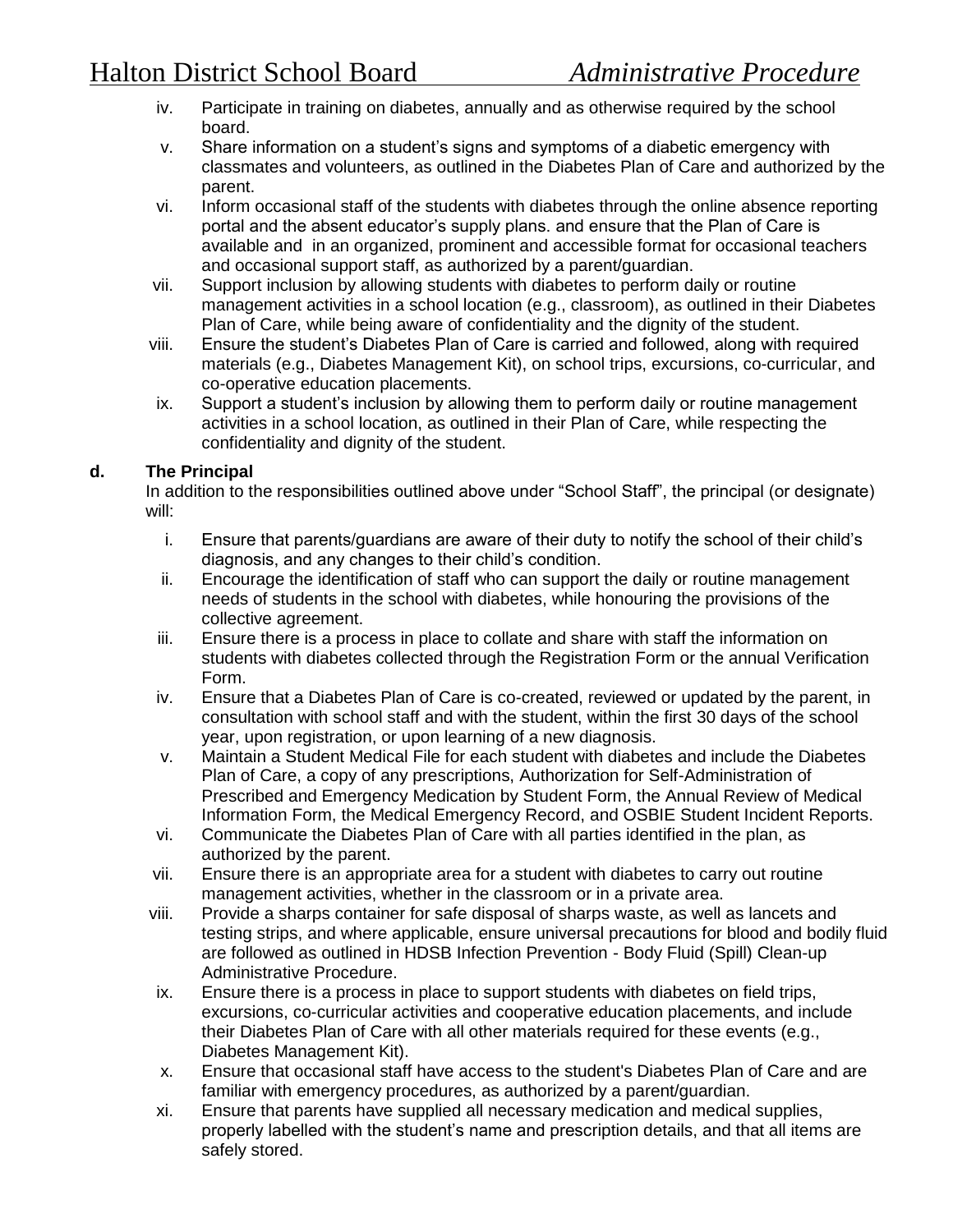- xii. Ensure that personal health information is safely and confidentially stored and destroyed as necessary.
- xiii. Ensure that staff complete the necessary training, annually and as otherwise required by the school board.
- xiv. Develop a plan to respond to a diabetic emergency during a school emergency (e.g., evacuation, hold and secure, lockdown).
- xv. Identify a School Care Team, in the Diabetes Plan of Care, who can support the daily or routine management needs of students with diabetes. The School Care Team must be comprised of a minimum of two staff members.
- xvi. Communicate with staff their roles and responsibilities to support a student with diabetes and review the student's Diabetes Plan of Care, as well as provide student-specific training for those on the School Care Team.
- xvii. Coordinate a case conference with relevant healthcare providers, parents / guardians, staff and paramedics, as deemed necessary. In cases where emergency medication is to be administered by paramedics, a case conference with their participation must occur.
- xviii. Coordinate support from the Local Health Integration Network (LHIN) and/or the parent to provide student-specific training for the School Care Team, as deemed necessary.
- xix. Document on the Medical Emergency Record and communicate with parents / guardians, as outlined in the student's Diabetes Plan of Care, any treatment for hypoglycemia and hyperglycemia. Document any diabetic emergency involving Emergency Medical Services by filing an OSBIE Student Incident Report online and a copy in the Student Medical File.
- xx. Communicate with parents in medical emergencies, as outlined in the Plan of Care.
- xxi. Debrief a diabetic emergency with staff, as appropriate, to review the Plan of Care.

#### **e. School Board**

The Halton District School Board will:

- i. Post the Supporting Students with Diabetes Administrative Procedure, and related forms and resources, with any updates, on the HDSB public website and myHDSB employee site.
- ii. Provide annual staff training on diabetes within the first 30 days of the school year.
- iii. Develop strategies that support the daily or routine management needs of students with diabetes.
- iv. Consider the Supporting Students with Diabetes Administrative Procedure when entering into contracts with transportation, and other providers.
- v. Develop expectations for schools to support the safe storage and disposal of medication and medical supplies.
- vi. Ensure that students' personal health information is safely and confidentially stored and destroyed as necessary.
- vii. Raise awareness of their policies and procedures relating to student health needs.

## **2. Plan of Care**

The Diabetes Plan of Care is a form that contains individualized information on the student's condition, and identifies the School Care Team of staff, strategies to monitor blood sugar levels, administer insulin, symptoms of low and elevated blood sugar levels, and emergency medical responses.

The Diabetes Plan of Care shall be co-created, reviewed or updated by the parents / guardians in consultation with the principal, designated staff and the student within the first 30 days of the school year or as soon as possible upon registration or diagnosis.

A School Care Team, with a minimum of two staff, will be identified on the Diabetes Plan of Care. Specific responsibilities of the School Care Team in supporting, monitoring and responding to a diabetic emergency will be delineated. The School Care Team will receive student-specific training by the parent and/or diabetes educator from the Local Health Integration Network (LHIN) on the implementation of the Diabetes Plan of Care.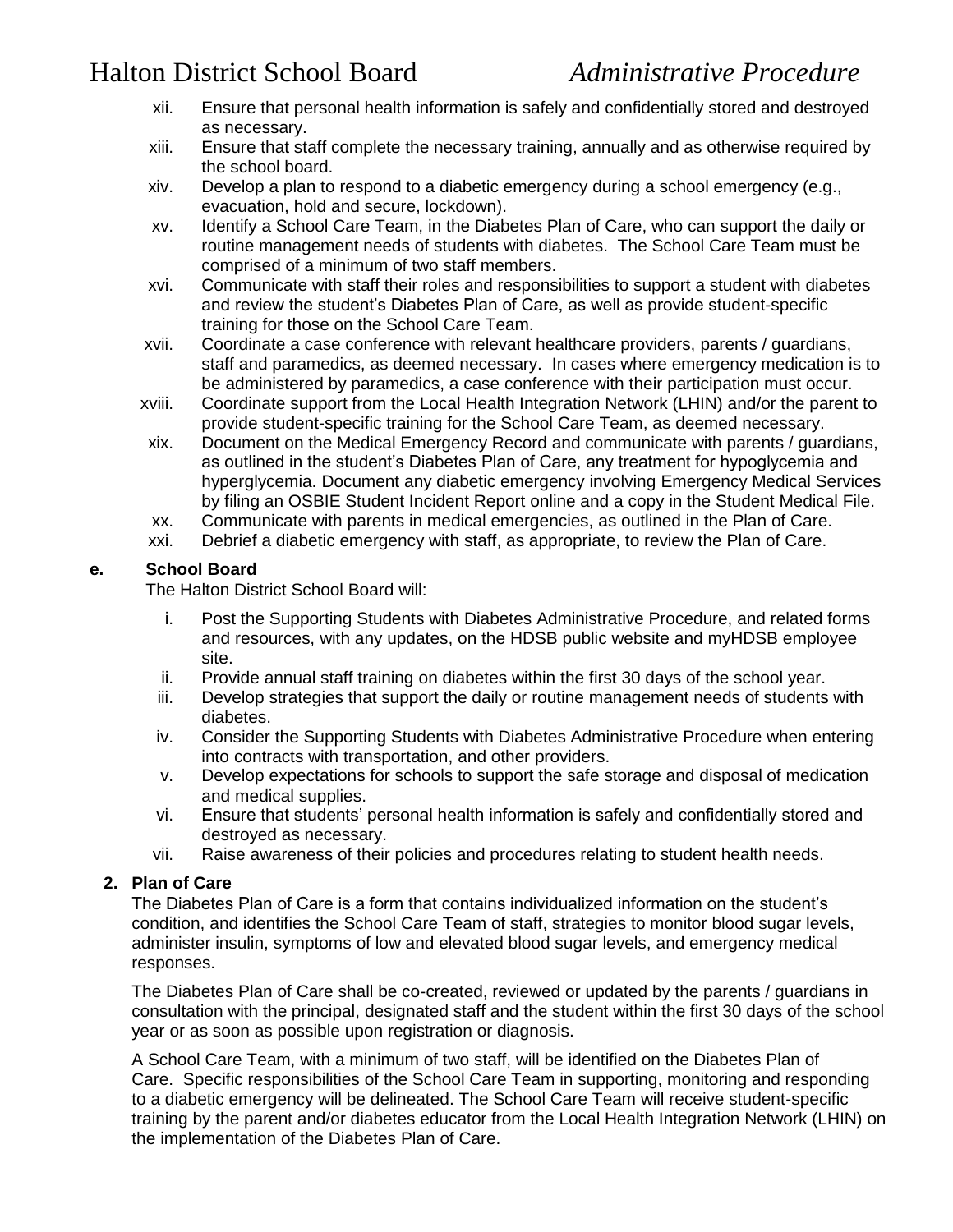Parents / Guardians have the authority to designate who is provided access to the Diabetes Plan of Care. With authorization from parents / guardians, the Diabetes Plan of Care will be:

- i. Shared with appropriate school staff and others who are in direct contact with students with diabetes (e.g. food service providers, transportation providers, volunteers).
- ii. Posted in a key area of the school where staff have access on a regular basis.
- iii. Located in the educator's daybook and/or occasional staff plans.

### **3. Facilitating and Supporting Daily or Routine Management**

In general, diabetes is managed through daily routines involving blood glucose monitoring, managing the intake of food, administration of insulin via injection or pump, and planning for activity. The student's capacity to independently monitor and carry out these routines depends on a number of factors including their cognitive, emotional, social and physical stage of development, all of which must be outlined in their Diabetes Plan of Care.

In developing the Diabetes Plan of Care, school staff must allow for flexibility and individualized discretion on where and when these daily routines occur, respecting both inclusion and preference for privacy.

Parents/Guardians, in working with school staff, must ensure that a Diabetes Management Kit is provided, maintained and refreshed to support daily management at school. This kit may include: blood glucose monitoring items, insulin injections, oral glucose, juice. The Diabetes Management Kit, including medications with the original pharmacist label and container, may be stored in the office or other secure location, in accordance with the Board's Administrative Procedure "Administration of Prescribed and Emergency Medication – Elementary and Secondary".

#### **4. Emergency Response**

"Emergency" is defined by the Health Care Consent Act, 1996 to include a situation where the individual is experiencing severe suffering, or is at risk of sustaining serious bodily harm, if the treatment is not administered promptly.

All staff are required to be trained annually in the emergency responses to diabetic emergency. The individualized response to a student's diabetic emergency shall be detailed in the student's Diabetes Plan of Care. Staff who are in direct contact with the student, and those identified on the School Care Team, shall review and be trained on the Diabetes Plan of Care.

Glucagon (Glycogen) is an emergency drug that is used to treat severe hypoglycemia. School staff will not administer glucagon injections and Halton Emergency Medical Services carries their own doses. As such, glucagon by injection is not to be stored at school.

- a. In the event of a diabetic emergency as described in the Diabetes Plan of Care:
	- i. For mild to moderate hypoglycemia (low blood glucose), staff shall:
		- 1. Check blood glucose and respond immediately, per the student's Diabetes Plan of Care.
		- 2. Contact the parent and update as steps 3 6 proceed.
		- 3. Re-check blood glucose in 15 minutes.
		- 4. If still below 4 mmol/L, repeat steps 1 and 2 until blood glucose is above 4 mmol/L. Give a starchy snack of next meal/snack is more than one (1) hour away.
		- 5. Ensure the student is supervised until their blood glucose has increased and is stabilized as indicated on their Diabetes Plan of Care.
		- 6. Document the details on the Medical Emergency Record.
	- ii. For mild to severe hyperglycemia (high blood glucose), staff shall:
		- 1. Allow student free use of bathroom.
		- 2. Encourage student to drink water only.
		- 3. Call the parent or emergency contact if blood glucose is above the level noted in the Diabetes Plan of Care.
		- 4. Document details on the Medical Emergency Record.